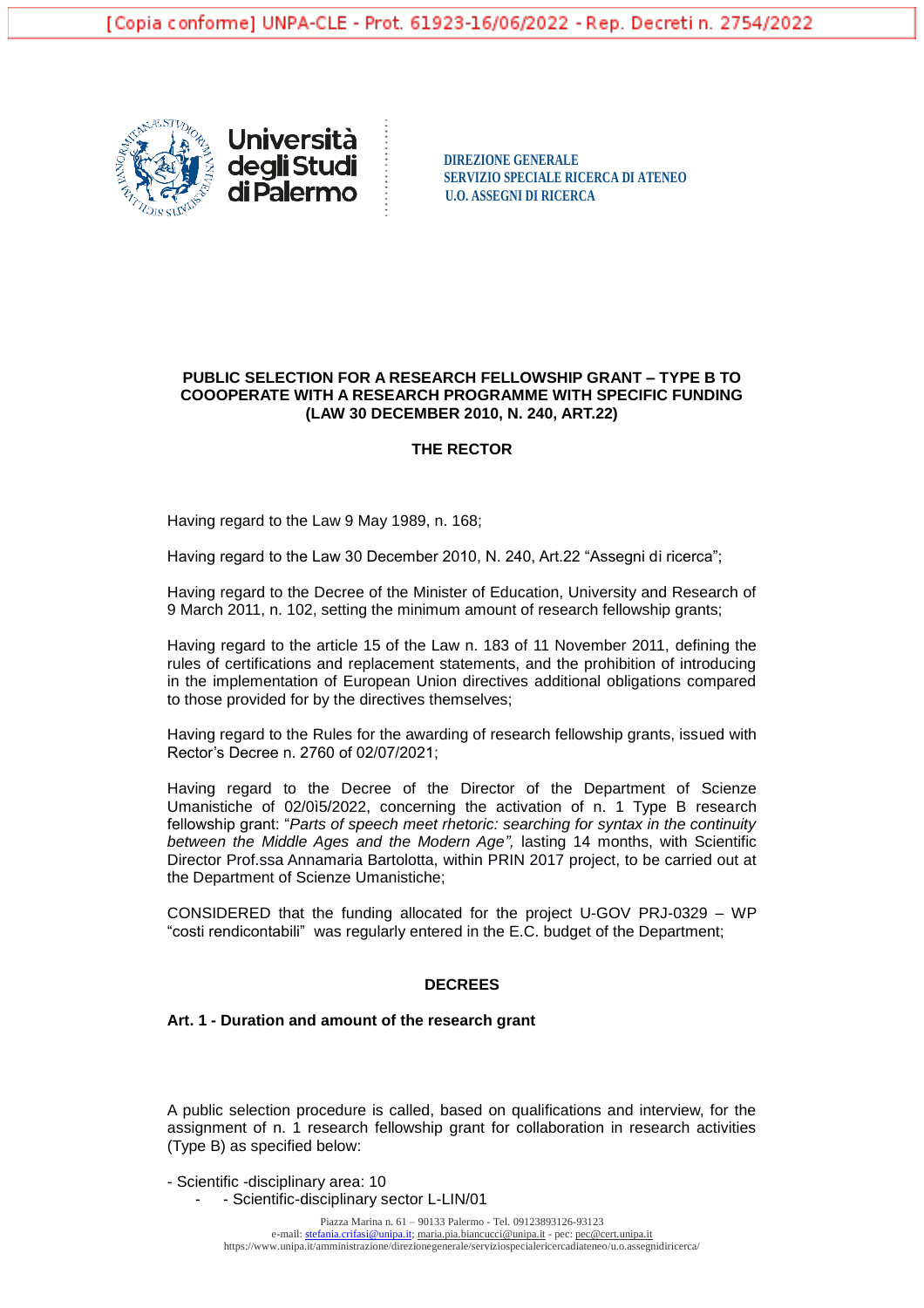

**degli Studi** DIREZIONE GENERALE **SERVIZIO SPECIALE RICERCA DI ATENEO di Palermo**  $\frac{1}{2}$  **U.O. ASSEGNI DI RICERCA** 

-Scientific Director: Prof.ssa Annamaria Bartolotta

## -Department: Scienze Umanistiche

Title: *Parts of speech meet rhetoric: searching for syntax in the continuity between the Middle Ages and the Modern Age*

### - Description:

There are several gaps in the history of linguistics; furthermore, several positions are still defended that no longer correspond with the state of the art. The project aims at assessing the analysis of the field of syntax, which, contrary to what one may find in literature, belonged to the speculation on language and to the field of interplay of grammar, rhetorics, logic even in the earliest phases of the modern age. It is commonly

accepted that the discussion on syntax is one of the objects of study of modern scholarship, starting with the Port Royal School, whose scholars separated grammar from logic and focused on the clause and on syntax altogether. The specific researches carried out on the glosses, seen here as a cognitive reflection, as well as on the work of the Modistae and of the scholastic philosophers and grammarians, demonstrate a special interest in the interphrastic roles and in the partes orationis. The study of the Anglosaxon and Irish glosses, of the Irish grammar, of the late medieval grammatical treatises, of Dante's thoughts on the role of grammar and vulgar Italian is the premise for an alternative assessment of the linguistic and rhetoric historiography that does not deny the centrality of syntax in the modern age.

Duration: 14 months

Project Funds: PRIN 2017 project - U-GOV codePRJ-0329 – WP "costi rendicontabili"

### CUP: B74I19001670005

The total gross amount for 14 months is equal to  $\epsilon$  28,000,00 including the charges borne by the Administration and will be paid to the beneficiary in deferred monthly instalments.

The Administration guarantees equality and equal opportunities for men and women for the assignment of the grant in question in accordance with the law of 10 April 1991 n. 125 and subsequent modifications.

### **Art. 2 - General admission requirements**

The holders of an Italian Degree obtained under the previous system (before Ministerial Decree 509/99) of an Italian Master's Degree, of a single-cycle Degree or equivalent qualifications issued by foreign countries, who are in possession of a professional scientific curriculum suitable for carrying out research activities as for Art.1 may apply for the public selection for the assignment of the allowance in question.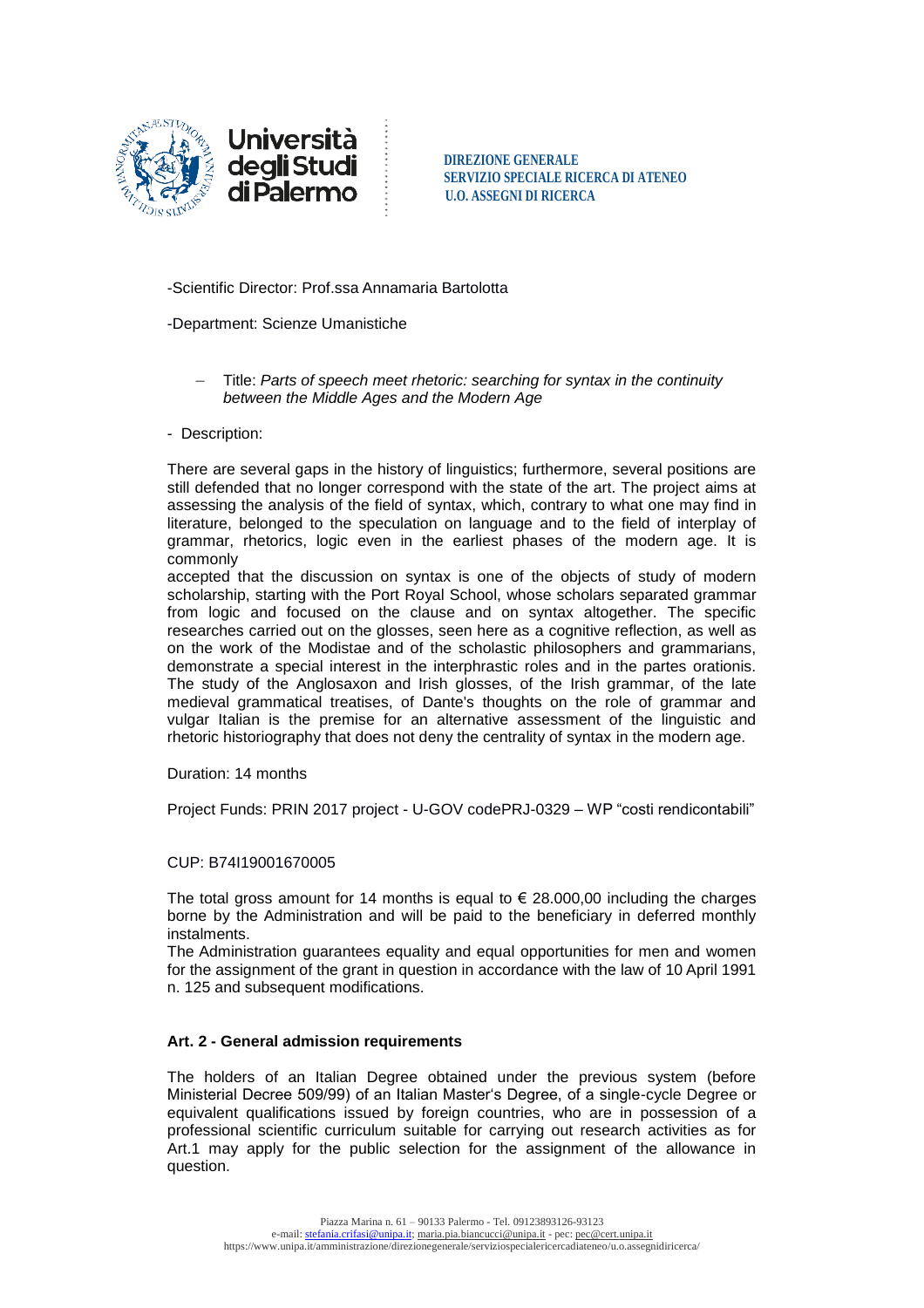

**SERVIZIO SPECIALE RICERCA DI ATENEO di Palermo**  $\frac{1}{2}$  **U.O. ASSEGNI DI RICERCA** 

Italian citizens who are excluded from the active political electorate cannot be admitted to the selection procedure.

Citizens of EU Member States and non-EU countries must also possess the following requisites:

• enjoy full civil and political rights in the states of belonging or provenance;

• be in possession, with the exception of the ownership of Italian citizenship, of all other requisites envisaged for Italian citizens;

• have a working knowledge of the English language

Applicants must possess the prescribed requirements on the date of expiry of the deadline for the submission of the application for admission.

The University administration may at any time, with a motivated provision, decide the exclusion from the selection procedure due to the lack of the prescribed requirements.

## **Art. 3 - Application and deadline**

The application for admission to the selection procedure, drawn up in free paper according to the form attached to the notice (Annex 1, downloadable from the following link: the contract of the contract of the contract of the contract of the contract of the contract of the contract of the contract of the contract of the contract of the contract of the contract of the contract o

[http://www.unipa.it/amministrazione/direzionegenerale/serviziospecialericercadiatene](http://www.unipa.it/amministrazione/direzionegenerale/serviziospecialericercadiateneo/u.o.assegnidiricerca/struttura/modulistica.html) [o/u.o.assegnidiricerca/struttura/modulistica.html](http://www.unipa.it/amministrazione/direzionegenerale/serviziospecialericercadiateneo/u.o.assegnidiricerca/struttura/modulistica.html) - [ALLEGATI DOMANDA ASSEGNI](http://www.unipa.it/amministrazione/direzionegenerale/serviziospecialericercadiateneo/u.o.assegnidiricerca/.content/documenti/allegati_domanda_ass._tipologia_b_.doc)  [TIPOLOGIA B](http://www.unipa.it/amministrazione/direzionegenerale/serviziospecialericercadiateneo/u.o.assegnidiricerca/.content/documenti/allegati_domanda_ass._tipologia_b_.doc) ), signed by the candidate, scanned and accompanied by the other attachments downloadable from the aforementioned link and by the documentation deemed useful for the purposes of the assessment (in PDF format), should be addressed to the Servizio Speciale Ricerca di Ateneo, U.O. Assegni di Ricerca, University of Palermo, Piazza Marina n. 61 - 90133 Palermo and forwarded, no later than thirty days from the date of posting of this notice to the University notice board, by

electronic means (by midnight of the thirtieth day), by personal PEC at the address: [pec@cert.unipa.it.](mailto:pec@cert.unipa.it)

The application form and the attached documents must be contained in a single PEC. For reasons related to the management of the certified e-mail box, the files to be sent attached to the PEC must have a maximum overall size of 30 MB. As regards the scientific works for which the evaluation is requested, the candidate is required to submit a specific substitutive declaration of certification in which, specifying whether he is the author or co-author, he must list them, number them and divide them by type. For each scientific work listed in the aforementioned list, the link through which the Commission can view it must be indicated.

The Administration is exempt from any responsibility for the non-receipt of the PEC sent by the candidates dependent on technical errors and / or causes not attributable to the same.

The obligation to sign by hand is considered fulfilled by attaching a copy of a valid identity document to the scan of the completed application and signed by the PEC holder.

For subjects belonging to the Member States of the European Union and non-EU countries, the application for admission to the selective procedure, signed with a digital signature and scanned, as well as the relative documentation requested (in PDF format) can be sent electronically from an address of ordinary e-mail by sending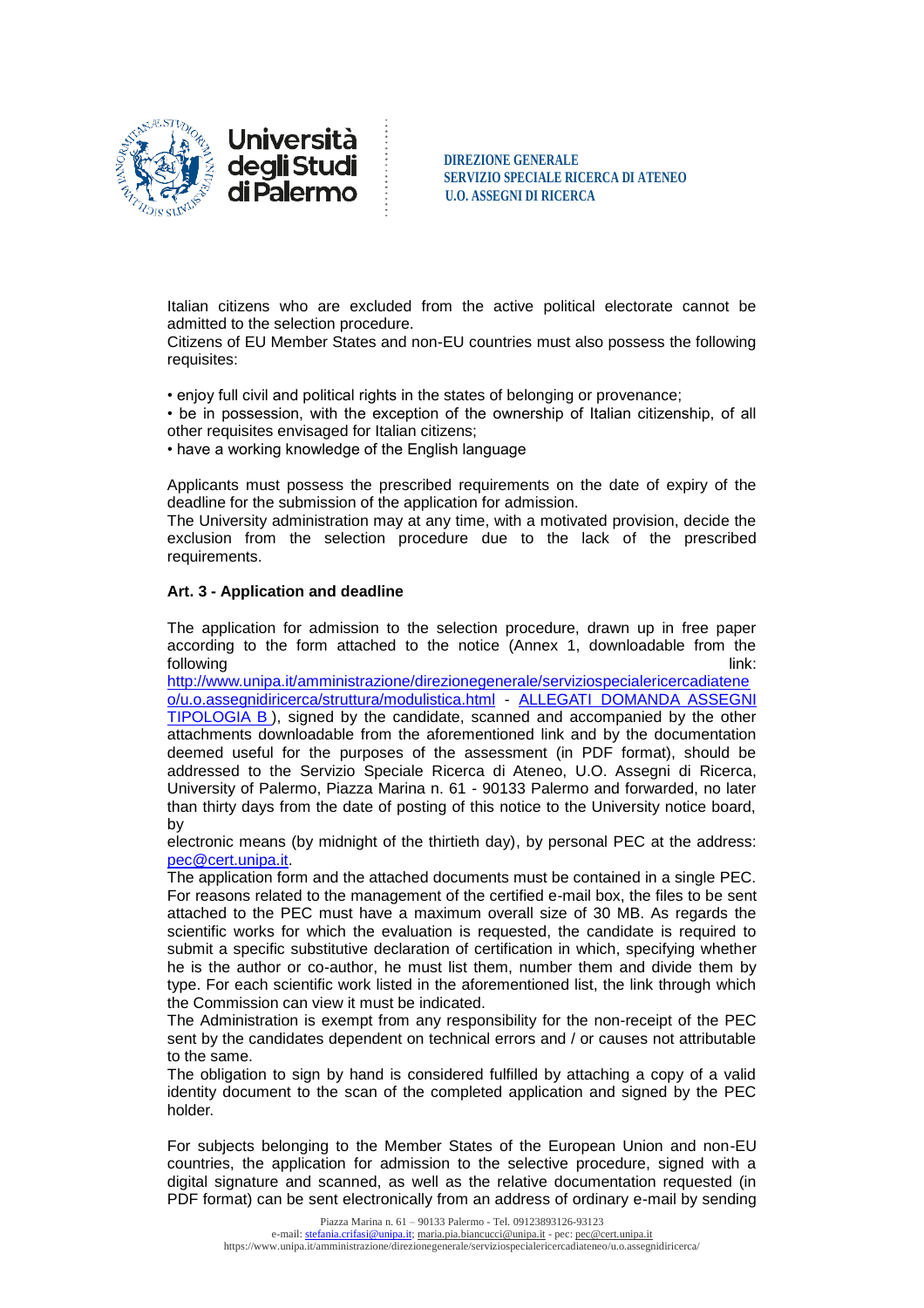

**degli Studi** DIREZIONE GENERALE **SERVIZIO SPECIALE RICERCA DI ATENEO di Palermo**  $\frac{1}{2}$  **U.O. ASSEGNI DI RICERCA** 

an e-mail to the following address: mail-protocollo@unipa.it. If it is not possible to sign with a digital signature, the obligation of handwritten signing, is considered fulfilled with validation of the application and declarations by handwritten signature before the interview.

In both of the cases described above, it is necessary to specify in the subject of the email the following: "Public selective procedure for the assignment of a research grant, Scientific Responsible Prof.ssa Annamaria Bartolotta".

For the participation in the competition candidates are required, under penalty of exclusion, to pay within the deadline for submission of the application, a contribution for organizational costs in the amount of  $\epsilon$  50.00. This contribution must be paid by bank transfer to c/c n. 000300004577 registered to the University of Palermo - Via Roma, 185 - 90133 Palermo - identification code of the treasury of the University of Palermo 9150300 - UniCredit S.p.A. - IBAN code IT09A0200804682000300004577 - SWIFT code: UNCRITMMPAE indicating in the reason for payment: "Contributo per la partecipazione alla procedura selettiva pubblica per l'attribuzione dell'assegno di ricerca di cui è responsabile Scientifico del progetto la Prof.ssa Annamaria Bartolotta".

Copy of the bank transfer must be attached to the application.

In the application the candidates must indicate the selection call for which they intend to apply, the area and the scientific disciplinary sector (SSD) of reference of the research, the Department, the title of the research and the scientific director of the project; they must also declare under their own responsibility what is specified below: • surname and name;

- place and date of birth;
- mailing address;
- residence;
- telephone number, e-mail box, social security number (or tax code, if any);
- citizenship;

• municipality on whose electoral lists they are registered, or the reasons for nonregistration or cancellation from the same lists;

• to have no criminal convictions or to have ongoing criminal proceedings. In the opposite case, they must indicate the penal convictions reported or the criminal proceedings in progress, specifying whether amnesty, judicial pardon, pardon, etc. have been granted.

• degree held with the indication of the final mark and the date and the University in which it was awarded (candidates with a qualification obtained abroad that has not been declared equivalent, must expressly request a declaration of correspondence,

only for the participation in the selection and attach the documents required by current legislation to enable the aforementioned declaration in question by the selection Committee);

• PhD title (if they hold one) or, for specific sectors, Medical Gratuate School degree, with indication of the date of achievement and of the issuing University. Candidates with a PhD qualification obtained abroad must send together with the application form the qualifications with certified Italian translation and legalization by the authorities of the Country issuing the title (except in the case of exemption under international agreements and conventions) Each qualification must also be accompanied by the

"Declaration of value" ("Dichiarazione di valore") issued by the Italian diplomatic representation in the Country where the qualification was obtained. Where the title has been declared equivalent, the candidate must attach the relevant documentation);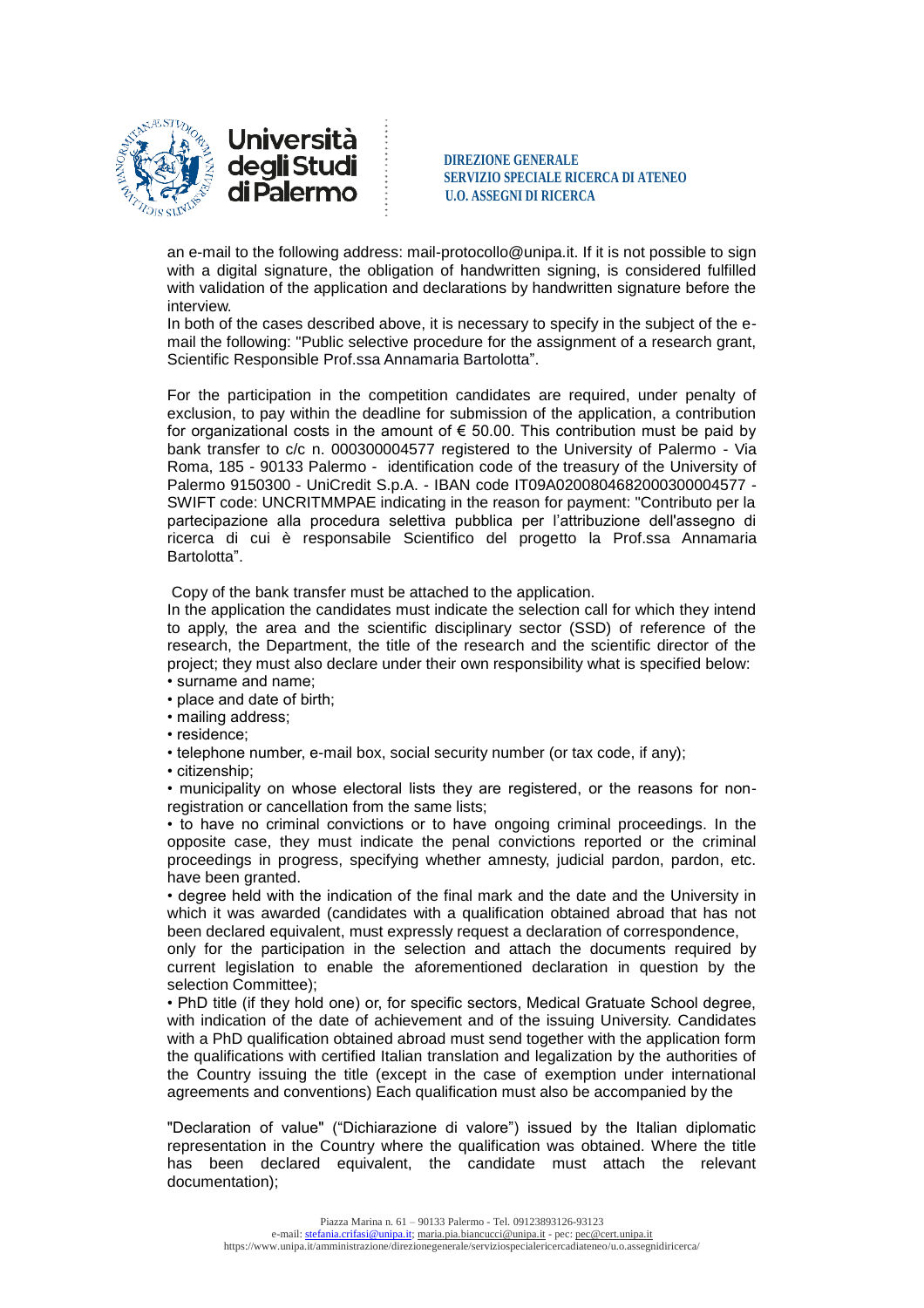



**SERVIZIO SPECIALE RICERCA DI ATENEO di Palermo**  $\frac{1}{2}$  **U.O. ASSEGNI DI RICERCA** 

• attendance, if any, of second-level masters courses, post-graduate specialization courses obtained both in Italy and abroad, attendance of high- specialization schools, organization of scientific meetings, periods spent at Italian and foreign scientific institutions;

• e-mail address, to which the communications relating to this selective procedure are to be transmitted;

• enjoyment of civil and political rights in the Country of origin or provenance, or reasons for exclusion from them (for EU citizens and non-EU citizens);

• knowledge of english language (certified by certificate of level B1 or verified during the interview)

• non-existence of incompatibility pursuant to art. 11 of this announcement (otherwise the type of incompatibility must be indicated);

• to have or not have benefited from previous research fellowship grants pursuant to art. 22 of the law 240/2010;

• to have or not to have already been the holder of fixed-term research contracts (if any) pursuant to art. 24 of Law 240/2010.

The qualifications submitted for evaluation must be sent in certified copy or accompanied by a replacement statement, pursuant to article 46 or of a declaration pursuant to article 47 of the aforementioned decree.

The data and documents held by the University of Palermo may be acquired *ex officio* if the candidate indicates the indispensable elements for obtaining the information or data requested.

Candidates who hold only the degree must, on pain of exclusion from the competition, submit the documentation necessary to demonstrate they possess a scientific professional curriculum suitable for carrying out the research activity of this announcement.

Disabled candidates, according to the law of 5 February 1992, n. 104, will have to make explicit request, in relation to their handicap, with regard to the aid necessary to be able to sustain the interview.

The University administration assumes no responsibility for the dispersal of communications due to incorrect indication of the contact by the candidate or failure or

late communication of the change of address and contanct indicated in the application, nor for any errors not attributable to the administration itself.

Applications missing both from the application form signed and drawn up according to annex 1 and from any other document required by the call under penalty of exclusion and applications sent after the deadline will be declared ineligible.

# **Art. 4 – Selection Committee**

No later than 15 days from the deadline for submission of applications, the Board of the Department Council or the Board of the field office proposes the names of the members of the Selection Committee, (three full members and an alternate one), chosen among the professors or researchers (tenured or not tenured) of the University of Palermo belonging to the CUN area of research, including the Scientific Director of the project entitled to funding, with the role of President.

In the first meeting, the Commission of selection, appointed by decree of the Rector, preliminarily and explicitly establishes the criteria and methods for assessing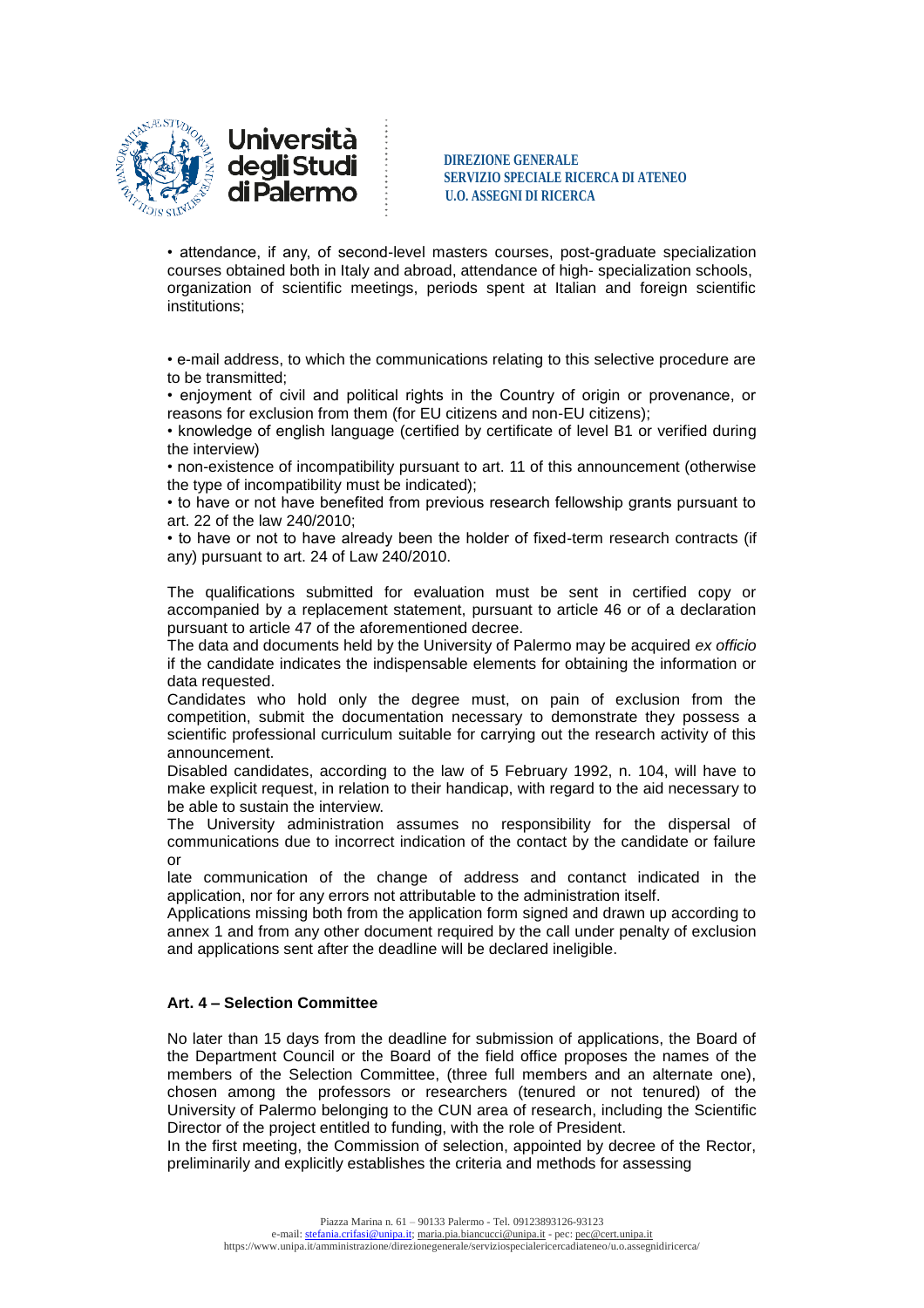



**SERVIZIO SPECIALE RICERCA DI ATENEO di Palermo**  $\frac{3228 \text{ NLEU} \cdot \text{NECHE}}{U.0. \text{ ASSEGNI DI RICERCA}}$ 

qualifications and the conduct of the interview. Subsequently, after having received the documentation of the candidates from the office and having examined the list of the

candidates, it inserts, during the second meeting, a declaration showing that the commissioners are not in a relationship of kinship or affinity up to the fourth degree included, among them and with the candidates and that therefore there are not the causes of abstention referred to in articles. 51 and 52 of the Civil Procedural Code.

Then it proceeds to the evaluation of the qualifications and the attribution of the relevant score, which is communicated to the candidates before the date of the interview.

The Committee must complete the work within a maximum period of 60 days from receipt of the candidates' applications; it performs a comparative evaluation of the candidates based on the examination of the qualifications submitted by the same and an interview and draws up appropriate minutes according to the current selection regulations.

The judgment of the Commission is unquestionable on the merits.

# **Art.5 - Selection**

The selection is carried out through the evaluation of academic qualification and interview. Up to 70 points may be awarded to qualifications and up to 30 points to the interview. To be admitted to the interview, candidates must achieve at least 40 points out of 70 points for the qualifications. The interview is considered passed by candidates who have achieved at least 10 out of 30 available points.

# **Art.6 - Evaluation**

The Committee will attribute the evaluation, expressed out of 100, according to the following criteria:

# **Titles**

• up to 60 points for documented scientific activity according to the Unipa procedures for determining the status of active University researcher; theses and doctoral theses are excluded;

• up to 10 points for other qualifications (second level University master courses, post-graduate specialization courses obtained both in Italy and abroad, attendance of higher education institutions, organization of scientific meetings, periods spent at Italian and foreign scientific institutions).

# Interview

Up to 30 points might be awarded for the interview, based on the discussion of the candidate's scientific production and aiming at ascertaining the level of scientific knowledge with respect to the research program of the research fellowship grant as well as the knowledge of the foreign language (for candidates who do not hold the level B1 certificate).

# **Art.7 Interview and ranking**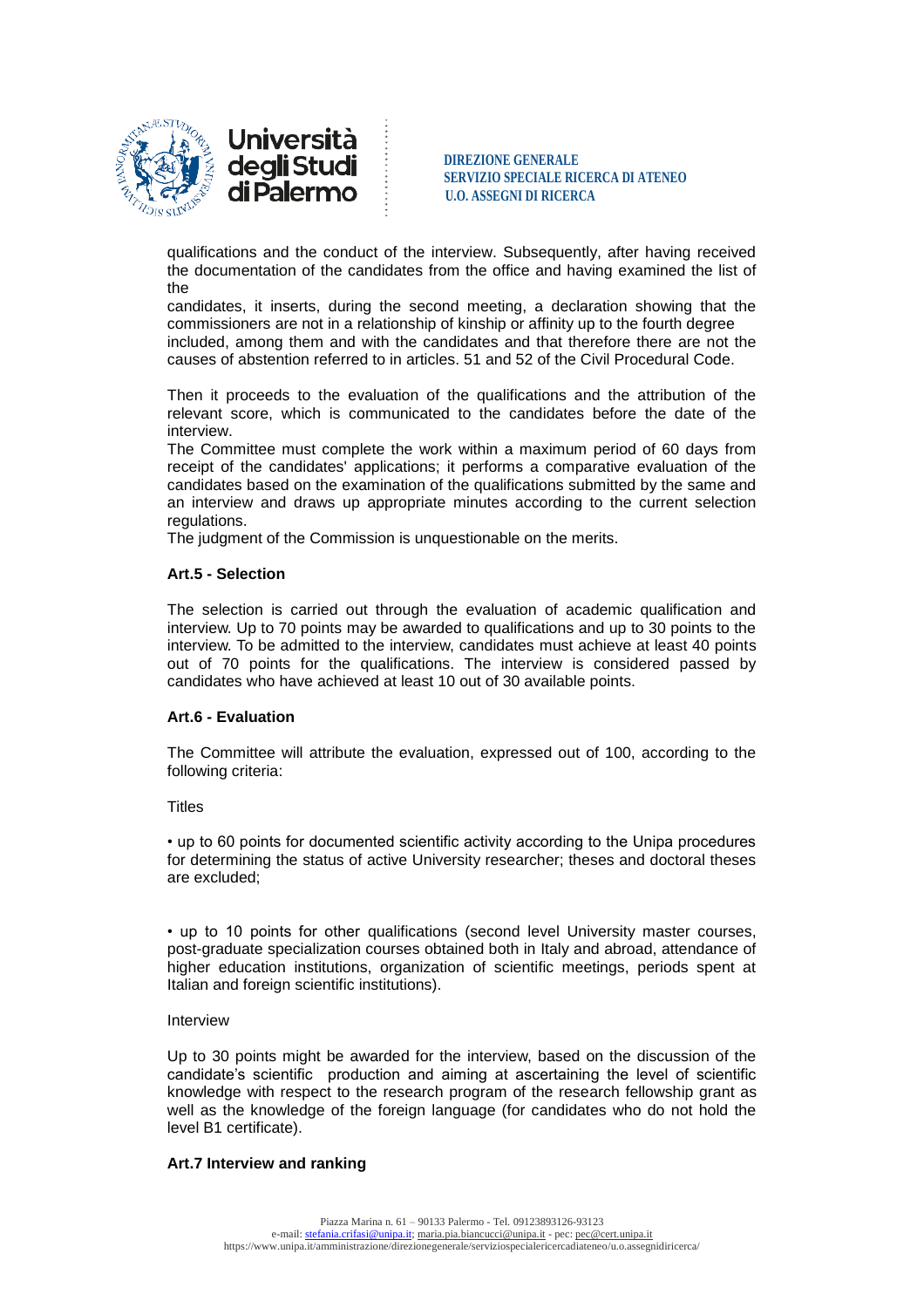



The interview provided as an exam will take place on **25 July 2022** in the manner that will be disclosed later by publication of a specific notice in the Official University **Register** 

Candidates must bring at the interview a valid identification document.

At the end of each interview session, the Committee will exhibit at the examination site the list of the examined candidates with the indication of the mark awarded to each one.

The interview will be public.

The Committee will post up the ranking of merit in descending order, adding the score of the qualifications to that of the interview.

The PhD, or a Medical Graduate School degree, for specific sectors, accompanied by appropriate scientific production, will be considered an advantage for the attribution of the research fellowship grant.

With equal merit, the candidate with a minor age will be preferred.

The Committee will complete its work and transmit the minutes, signed by each member, and all the relevant documents to the Servizio Speciale Ricerca di Ateneo - UO "Assegni di Ricerca" for further requirements.

The selection proceedings and the relative ranking of merit will be approved by decree of the Rector, and will be published, for a period of thirty days, on the official board of the University of Palermo.

### **Art.8 (Stipulation of the contract)**

The research grant is established following the stipulation with the University of Palermo of an intellectual work contract pursuant to articles 2222 and following of the Civil Code.

The contract must be signed by the winner with a digital signature which must be affixed in PadES mode.

The contract may provide for possible penalties in case of non-compliance with contractual obligations.

The activity of the research fellow should not be considered, in any case, a subordinate employment activity. Grants do not give rise to rights regarding access to the staff roles of Italian universities.

The winner is required to present himself for the stipulation of the contract within fifteen days of the convocation.

Failure to comply with this term will result in the loss of the right to the research grant. In the case of particular, justified and documented motivations, the stipulation of the contract may be postponed beyond fifteen days but, in any case, for a period not exceeding sixty days from the convocation date; the only exception consists in the possible requests for extension for pregnancy and puerperium, or serious and documented infirmity.

The winner or the holder of the grant can also obtain the postponement or suspension of the the grant for a period not exceeding one continuous year in the following cases:

a) for the mandatory year of training for teaching at schools on a motivated request, with the consent of the Scientific Responsible of the project and of the Department to which the research project relates (following the Academic Senate deliberation in the session of 30 October 2001)

b) for the activation of scholarships granted by national or foreign institutions permitted by current legislation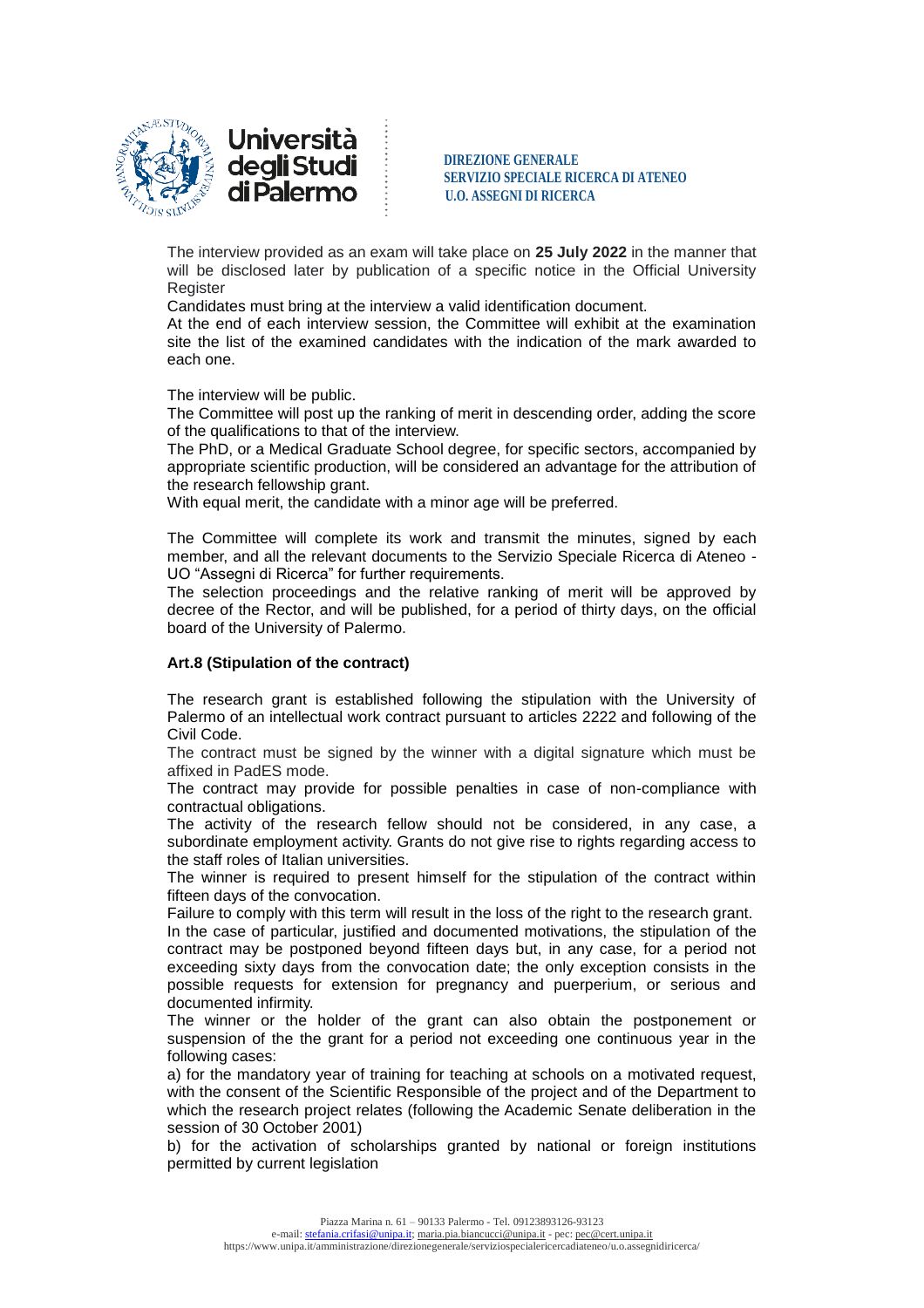

 **DIREZIONE GENERALE SERVIZIO SPECIALE RICERCA DI ATENEO di Palermo**  $\frac{3228 \text{ NLEU} \cdot \text{NECHE}}{U.0. \text{ ASSEGNI DI RICERCA}}$ 

The winner of the research fellowship grant is required to self-certify any changes made to the points referred to in art. 3 of this announcement, before signing the contract.

## **Art. 9 (Service)**

The winner is required to start the research activity the first day after the signature of the contract.

The beginning of the activity is documented by the Director of the Department in which the person concerned must carry out his/her collaboration by sending a statement to

the Servizio Speciale Ricerca di Ateneo – U.O.Assegni di Ricerca. For non-EU citizens the grant will start afterobtaining the entry visa for scientific research and from the very beginning of the research activity.

## **Art. 10 (Activities and evaluation of the research fellows)**

The methods and characteristics related to the research, in accordance with the aims of the project, will be established in the contract.

The holder of the research grant:

• carries out the research activities foreseen by the contract, previously declared by the Department Board compatible with its own research programs;

• may participate in university research groups and projects, regardless of the funding body;

• can take part in all the activities planned by the Department or by the field office for the promotion of research and the dissemination of results;

• can be part of the examination Boards, being already expert in the subject for the teachings of the scientific-disciplinary field of reference, at the request of the scientific tutor of the research fellow and after the presentation of the proposal drawn up in accordance with art.2 of the regulations for the appointment of scholars;

• can perform university teaching assignments conferred through contracts;

• may perform a limited supplementary teaching activity (maximum 20 hours per year) with authorization from the Tutor, if assigned by the Board of a Degree Course;

The Department or field office must provide the research fellow with the necessary support for the realization of the research program, guaranteeing access to the equipment, the necessary resources and the needed technical - administrative services.

The research fellow must carry out his/her research activity within the University facilities, according to the research program. Any research activity outside the University, provided that it is consistent with the research programs and objectives assigned to the grant holder, must be proposed by the Tutor and approved by the Board of the Department or of the field office.

Any renewal of the research grant will be authorized, upon motivated request of Board of the Department or of the field office, by the University Board of Directors, after verification of the availability of funding for the same research activity and subject to the positive evaluation by the Scientific Director of the project of the research activity carried out by the research fellow, certifying the need for the continuation of the fellowship grant for the completion of the research.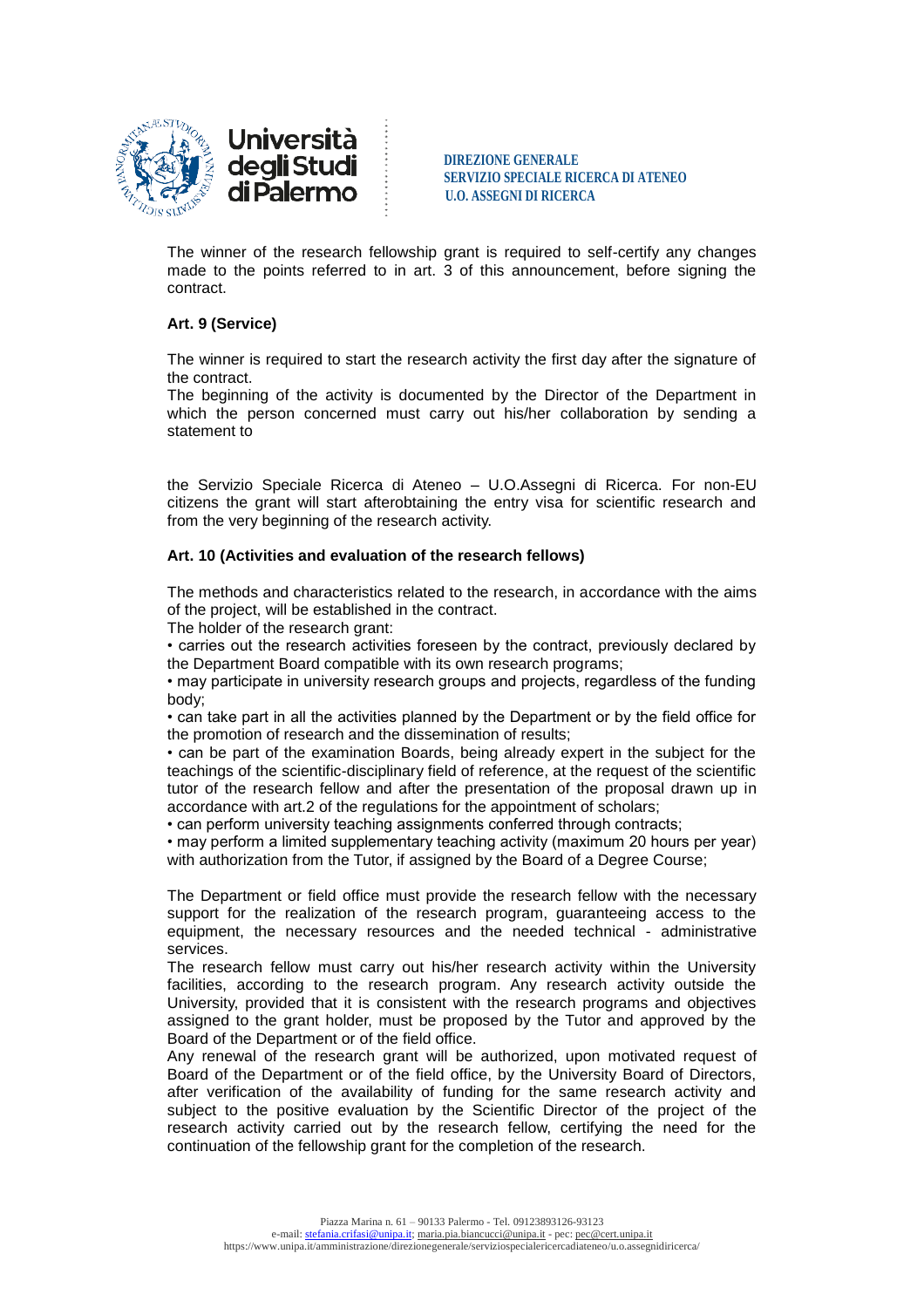

**degli Studi** DIREZIONE GENERALE **SERVIZIO SPECIALE RICERCA DI ATENEO di Palermo**  $\frac{1}{2}$  **U.O. ASSEGNI DI RICERCA** 

At the end of the period covered by the research fellowship grant, and in any case at the end of the research activity before the pre-established deadline, the research fellow must send to the Servizio Speciale Ricerca di Ateneo a report on the activity carried out, countersigned by the Tutor or the Scientific Director/Contact person, accompanied

by the evaluation expressed by the Board of the Department or of the field office in relation to the objectives set and accompanied by the relevant scientific production.

## **Article 11 (prohibition of cumulation, incompatibility, interruptions)**

The following categories cannot be holders of a research fellowship grant: a) the permanent employees of universities, institutions, public research and experimentation bodies, ENEA, ASI, as well as of institutions whose scientific

advanced diploma has been recognized as equivalent to the Ph.D. qualification pursuant to article 74, fourth paragraph, of the Decree of the President of the Republic July 11, 1980, n. 382, unless termination of the relationship due to voluntary resignation in the case of attribution of the grant;

b) those who have a degree of kinship or affinity, up to and including the fourth degree, with a professor belonging to the Department to whom the grant has been assigned or to the structure publishing the call or with the Rector, the General Manager or a member of the University Board of Directors.

The grant is individual.

The grant cannot be cumulated with any scholarships, with the exception of those granted by national or foreign institutions useful for integrating, with stays abroad, the research activity of the research fellows.

The holder of the grant cannot participate in 1st and 2nd cycle degree courses, university master courses, PhD courses with scholarship or medical graduate schools, in Italy or abroad; employees of public administration must put themselves on leave, before accepting the research fellowship grant.

Private employees, even if part-time ones, cannot benefit from research fellowship grants.

The holders of research fellowship grants cannot participate to university master courses.

Self-employment and occasional collaboration activities are compatible with the research grant only if previously authorized by the Board of the Department or of the field office, upon acquisition of the motivated opinion of the Tutor and provided that the further activity does not prejudice the regular conduct of the research activity.

The total duration of the research fellowship, including any renewal, cannot in any case exceed six years (DL 31.12.2014 n.192, converted into Law n.11 of 27.02.2015), excluding the period in which the fellowship coincided with a PhD course, within the maximum limit of the legal duration of the relevant course.

The total duration of the research fellowship or of non tenured university researcher contracts, also intervening with other public, private or distance-education universities, as well as with public research and experimentation bodies, ENEA and ASI it cannot in any case exceed twelve years even if non-continuous.

The periods spent on maternity leave or on leave for health reasons according to current legislation are not taken into account for the purposes of the duration of the aforementioned contracts.

The research activity and the grant can be suspended, provided that the duration of the fellowship cannot be reduced due to the following suspensions, for:

• mandatory maternity leave and parental leave;

• severe illness;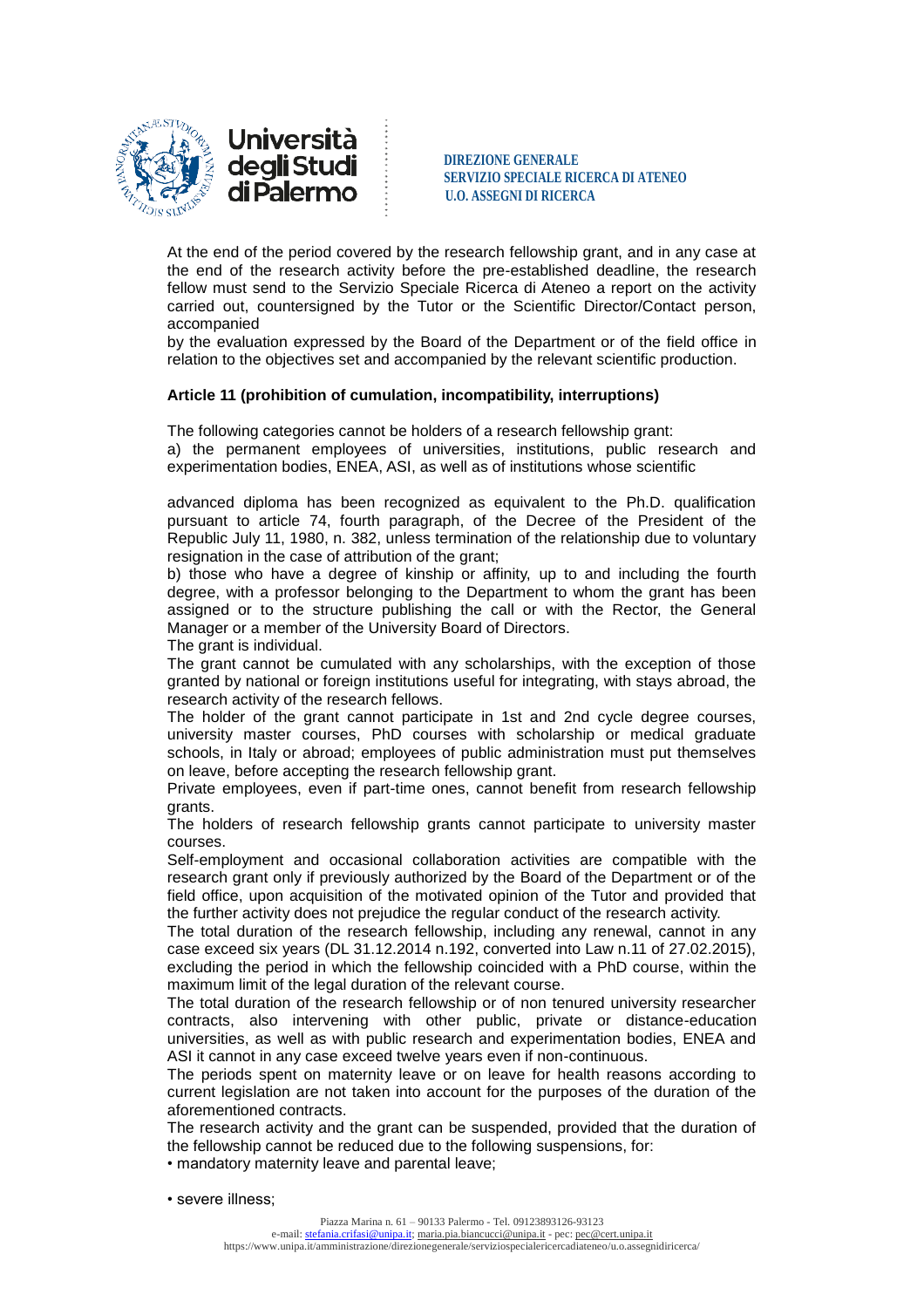

**SERVIZIO SPECIALE RICERCA DI ATENEO di Palermo**  $\frac{1}{2}$  **U.O. ASSEGNI DI RICERCA** 

## **Art.12 (termination of the grant and voluntary resignation)**

In cases of serious non-compliance, reported by the Board of the Department, the contract can be immediately terminated by resolution of the Academic Senate, after hearing the interested party.

The revocation is automatic in the following cases:

- failure to start the activity within the established term;
- unjustified suspension of the activity for a period longer than fifteen days;

• serious violation of the incompatibility regime;

In case of withdrawal from the contract, the holder of the grant is required to give thirty days' notice.

In the event of failure to give notice, the Administration will withhold or recover from the holder of the grant an amount corresponding to the remuneration for thirty days.

The winners of public selections that give rise to the placement in the roles of university personnel are not subject to the obligation of thirty days' notice.

### **Article 13 (Taxes, social security and insurance)**

As established by art. 22 paragraph 6 of Law 240/2010, the provisions of art. 4 of the Law of 13 August 1984, n.476 and subsequent amendments and additions, as well as, in matters of social security, those pursuant to art. 2, paragraphs 26 and following, of the law of 8 August 1995, n. 335 and subsequent modifications do apply to research fellowship grants.

With respect to mandatory maternity leave for checks, the provisions of the Ministry of Labour and Social Welfare Decree of 12 July 2007, and, with regard to sick leave, article 1, paragraph 788, of the law of 27 December 2006, n. 296 and subsequent modifications are applied.

During the period of mandatory maternity leave, the indemnity paid by the INPS pursuant to article 5 of the aforementioned decree of 12 July 2007 is integrated by the University up to the total amount of the research fellowship grant.

The University provides to the holders of the research fellowship grant the insurance coverage for accidents and civil liability towards third parties in carrying out the research activity.

The amount of the relative premium is deducted from the grant.

Health care insurance is the responsibility of the researcher without any intervention by the University.

### **Art.14 - Substitutions**

In case of non-completion of the research fellowship period by the winner of the selection process, it will be possible to call the following in the ranking if the contract period still to be used is equal to or greater than 12 months, pursuant to the provisions of law 240/2010 which provides for a minimum duration of one year.

### **Art. 15 - Publicity of the selection procedure**

The present announcement will be posted on the official board of the University of Palermo, [\(http://www.unipa.it/albo.html\)](http://www.unipa.it/albo.html) and on the MIUR website [\(http://bandi.miur.it\)](http://bandi.miur.it/).

The announcement will also be accessible at the University of Palermo website at: